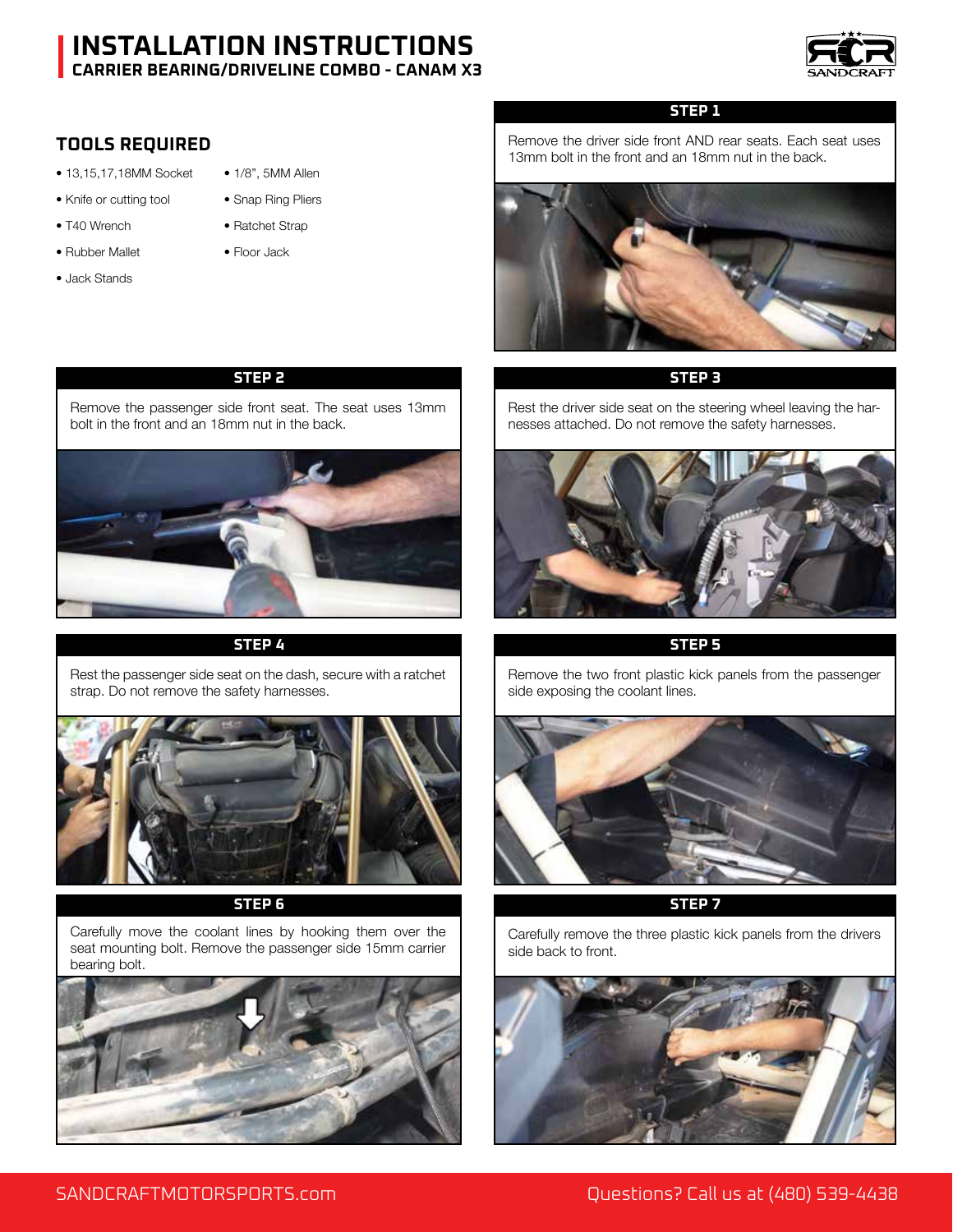

## **STEP 8**

Remove the driver side 15mm carrier bearing bolt.



## **STEP 10**

Remove the 13mm spline bolt and nut from the front differential. Separate the driveshaft from the differential and set it to the drivers side. Pull it forward as far as you can.



# **STEP 12 STEP 13**

Free the carrier bearing by pulling it forward disengaging the rear driveshaft from the rear spline.



### **STEP 14**

Now the rear driveshaft is free, remove it by sliding it forward into the front driveline tunnel then back out.



# **STEP 9**

Remove the 13mm nut and bolt from the front shaft. Some models may not have this bolt.



# **STEP 11**

Separate the front driveline from the rear by pushing the rear shaft back and the front shaft forward. Remove front driveline.



Remove the snap ring locking the carrier bearing to the rear shaft. Remove the carrier bearing from the rear driveshaft.



**STEP 15**

Remove two T40 nuts to loosen and remove the plastic driveline tunnel support gusset.

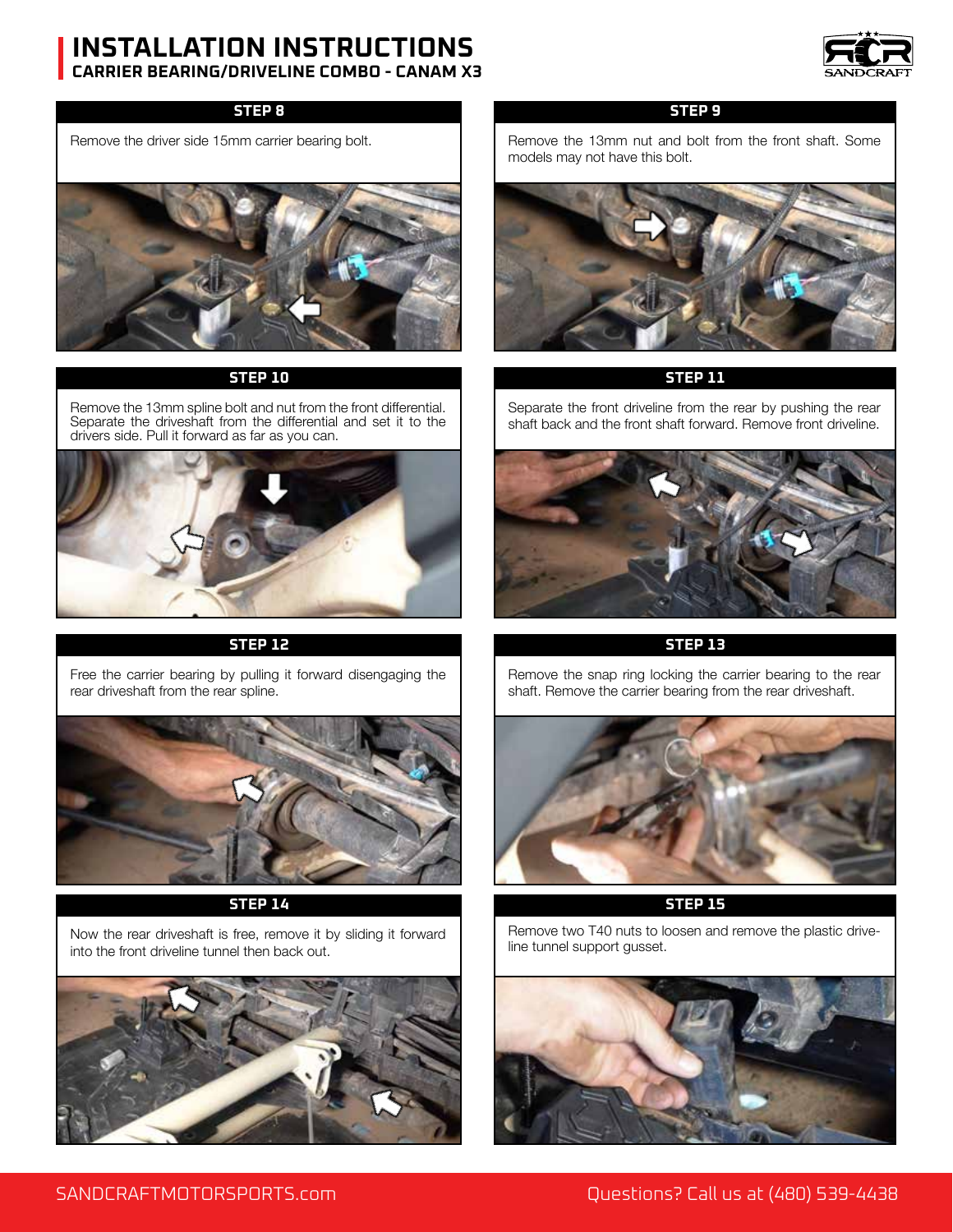

# **STEP 16**

Remove the Race Collar from the Sandcraft rear driveshaft.



# **STEP 18 STEP 19**

Trim back the plastic driveline tunnel to make room for the larger Carrier Bearing Base Bracket.



# **STEP 20 STEP 21**

Loosely install the driver side 17mm Carrier Bearing Bracket bolt and washer. Install the passenger side bolt and washer. Torque both bolts to 20 ft-lb.



### **STEP 22 STEP 23**



# **STEP 17**

Remove two 17mm bolts from the Sandcraft Carrier Bearing and separate the base from the bearing.



Insert the Sandcraft Carrier Bearing Base Bracket with the logo/ writing facing forward.



Insert the Sandcraft rear driveshaft. Couple the rear driveshaft with the rear spline.



Install the Sandcraft Carrier Bearing fully onto the rear shaft. Install the front driveshaft into place with the grease zerk on the Carrier Bearing end.